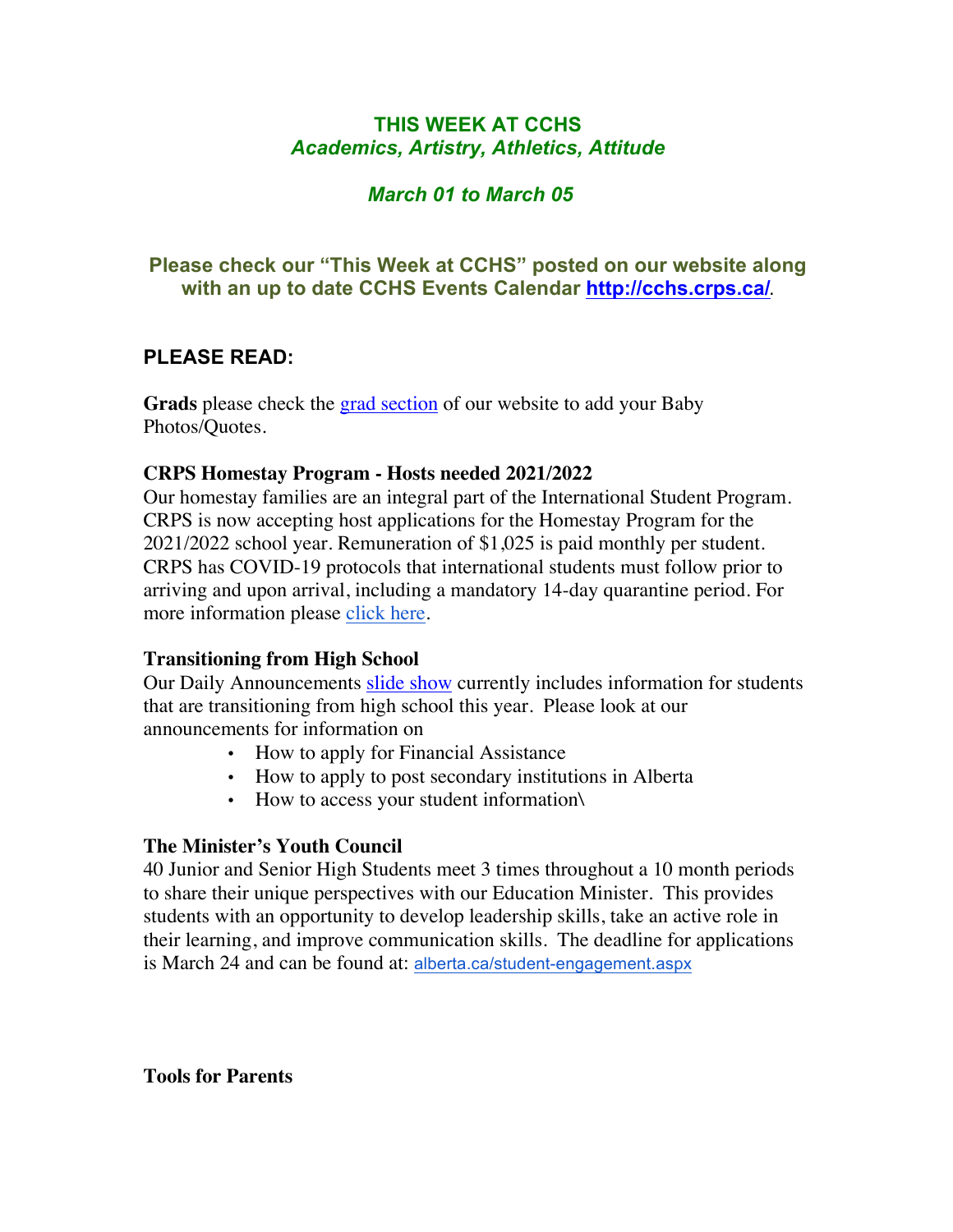## [Keeping the Brain Healthy](https://cchs.crps.ca/documents/general/keeping the brain healthy_1.jpg) [The Teenager's Pandemic Survival Guide](https://cchs.crps.ca/documents/general/The Teenagers Pandemic Survival Guide_1.jpg)

## **Teenagers and gaming addiction**

Concerned about the amount of time your child has been gaming or spending time online? [Read this article to learn more](https://docs.google.com/document/d/1Ox97B7KI-nSHRxPBq-b_8SErmtiuX6sM1NCVODxmpk8/edit?usp=sharing).

Grade 12s – Please check out updates to post secondary information. Here

# PowerSchool

SIGN IN Parents please ensure you can logon to Parent Portal. Look for the PowerSchool button on our school webpage or click here. This is where you will access daily updates on your student's marks and attendance, school fees and more. Final term report cards are also shared with you through Parent Portal and are not mailed out from the school.

\*\* Alberta Education has now made student access to their official transcript of marks available to all grade 10-12 student available through a myPass account [\(myPass.alberta.ca](https://public.education.alberta.ca/PASI/myPass)). Grade 10 marks will first appear after the first semester.

Check out our Daily School Announcements here. [2020-2021 School Calendar.](https://crps.ca/documents/general/Final 2020-2021 Learning Calendar.pdf)

# **Monday, March 01 (Day 3)**

• Grab and Go Breakfast (pay what you can)

# **Tuesday, March 02 (Day 4)**

## **Wednesday, March 03 (Day 1)**

• Grab and Go Breakfast (pay what you can)

# **Thursday, March 04 (Day 2)**

• Grade 11 / 12 progress reports are available on your students Learning Management System (Moodle/Google Classroom)

# **Friday, March 05 (Day 3)**

- Grab and Go Breakfast (pay what you can)
- Teacher PD students released from class 11:30 am.

## **Some Key Dates you do not want to miss.**

- **March 8/9** Grade 11/12 Parent Teacher Interviews Q3
- **March 15** Grade 9/10 Progress Reports